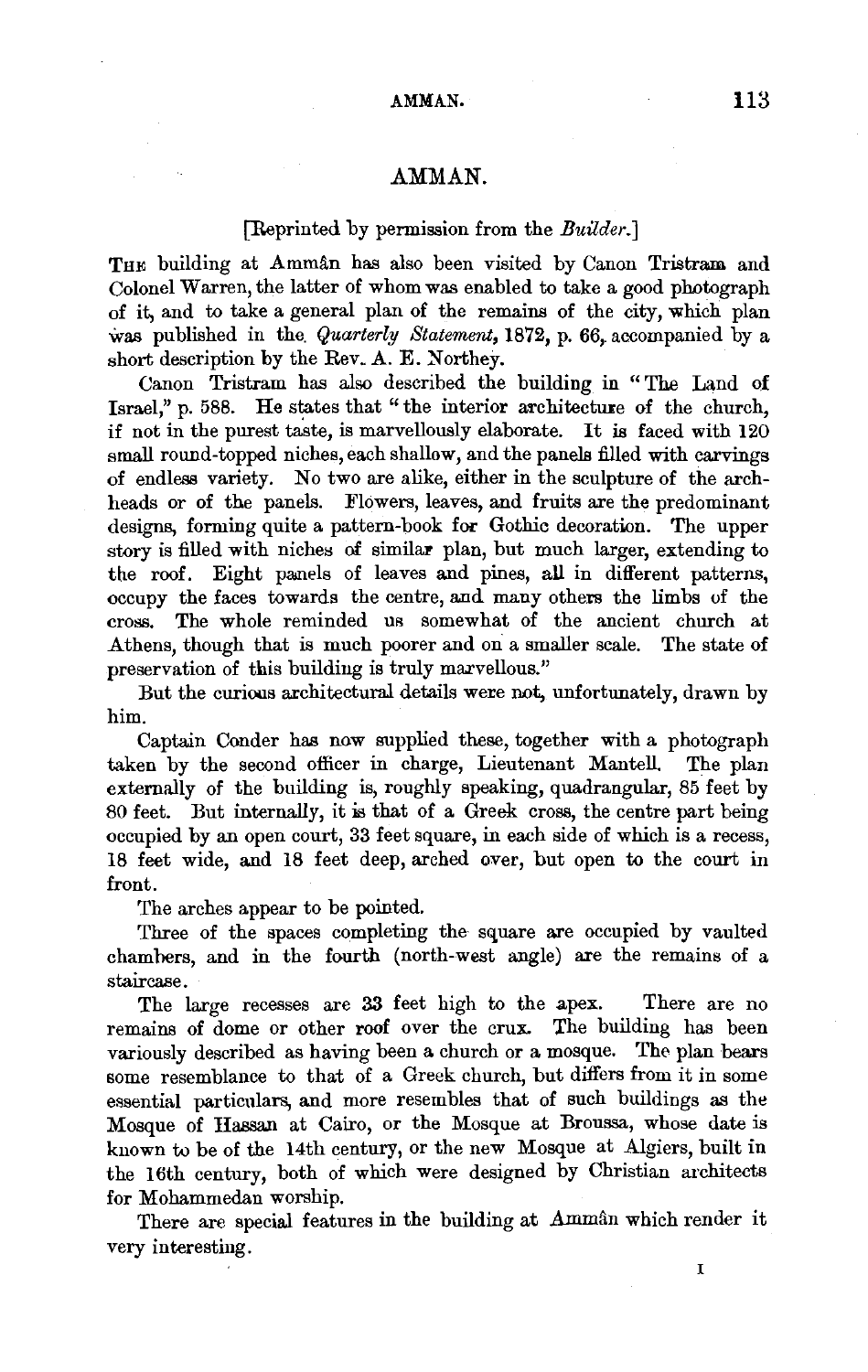# 114 AMMAN.

In the first place the great arches over the recesses, and the wall spaces on each side, are designed in almost exactly the same way as those of the Tak Kesra at Ctesiphon, as shown in Mr. Fergusson's "History" (here reproduced by Mr. Murray's permission) and to a large scale in Flandin and Coste's "Persia."



This is assigned by him to the Sassanian period, 550, and the Amman building, though very much smaller, is so like to it, that no one, whether architect or not, can fail to be struck by the resemblance. But the details at Amman much exceed those of Ctesiphon in richness.

To quote Captain Conder's words, " The main feature is the elaborateiy sculptured ornamentation of the inner walls, the style of which, as a whole. is quite unlike any sculpture found in Western Palestine."

The ornament to which he refers consists, mainly, of panelling, as at Ctesiphon. But instead of being plain, as there, the semi-circular arches are much enriched, and the larger ones enclose others of distinctly a horseshoe form, the panel having a centre mullion.

The narrow lights thus formed are filled in with roundlets, each having a rose or other ornament in the centre. Captain Conder notices that " there is an entire absence of any figures of animals." As to "the vine branches which occur in the interior of some of the panels, similar conventional vine patterns occur not only in the later Jewish tombs when Greek art influenced the native sculptors, but also in Byzantine tombs and chapels of the 5th and 6th centuries in Western Palestine. Among the details are a flat tooth moulding, which somewhat resembles the ornament applied by the Crusaders to arches in their early churches of the 12th century,-as in the beautiful west end of the Muristan, Jerusalem."

The architectural peculiarities to be noted from the forgoing statements are the general design-the horseshoe and (probably) pointed archesthe ornamental filling in to the narrow lights-and the tooth ornament.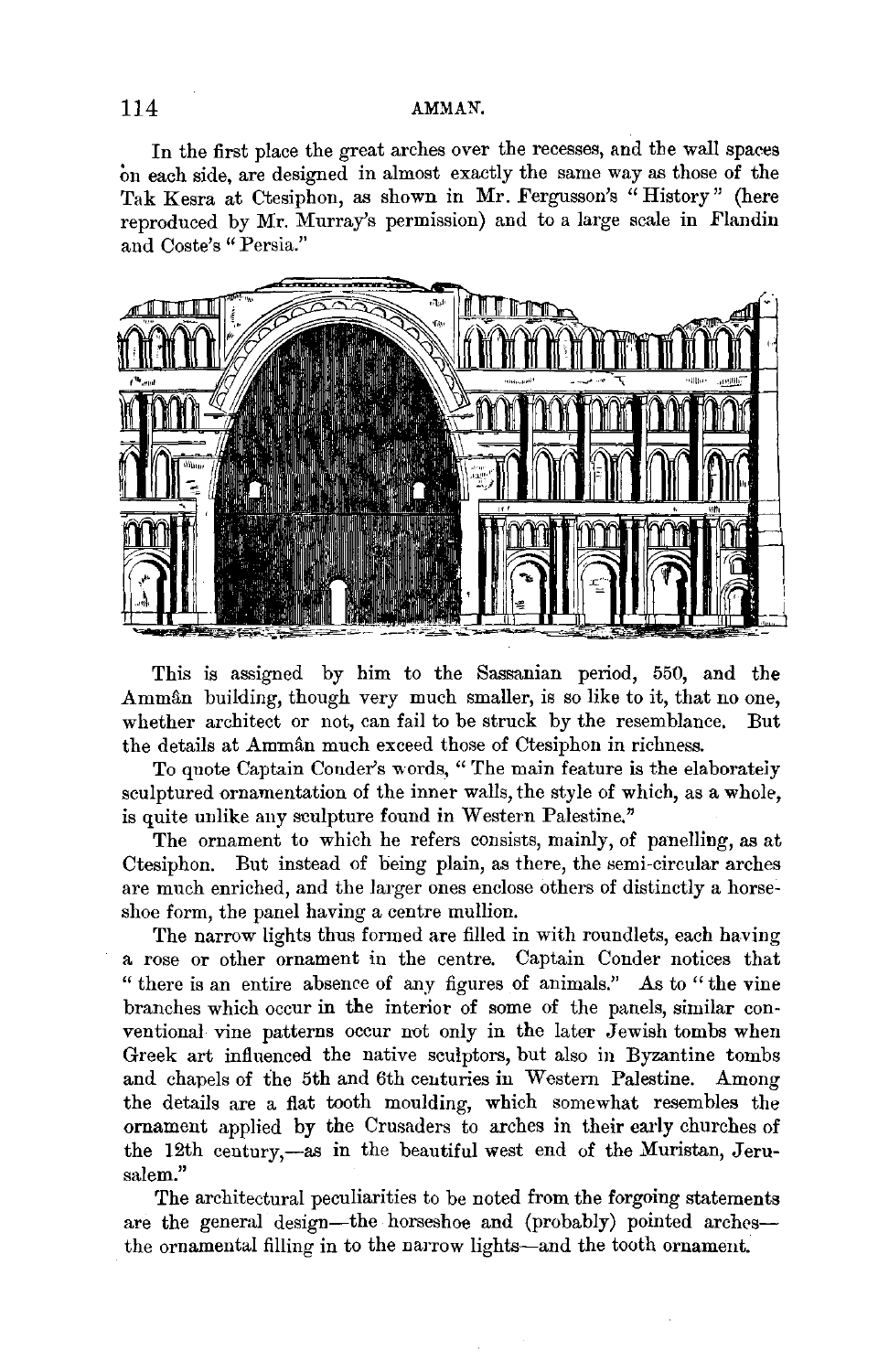## AMMAN. 115

The design appears clearly to have been derived from Sassanian sources.

The origin of the horseshoe arch is not so clear, but we have several well dated examples of it in the 6th and 7th centuries, as at Dana on the Euphrates, and at Edessa, as described in Pullan's "Byzantine Architecture."

Another well dated example has been kindly pointed out to me by Mr. Fergusson, viz., a Syrian MS., finished in 586, a copy of which is given in the spendid work of Garucci, and which shows horseshoe arches within semi-circular ones.

The filling in to the panels at Ammân is very similar to that of the windows in many of the small Greek churches, *e.g.,* the cathedral at Athens, the date of which is supposed by Couchaud (Eglises Byzantins) to be the 6th century, whilst Mr. Fergusson considers the date to be of the 11th, 12th, and 13th centuries.

From careful examination of these and other old Greek churches on the spot many years since, and again, quite recently, I am in accordance with Mr. Fergusson, to whom I have given the reasons for my opinion.

The part of the Muristan at Jerusalem to which Captain Conder refers, which I know well, and of which we have a fine photograph, taken by Lieutenant Kitchener, is of the 12th century.

The result as to the Amman building would appear thus to be that it was designed at a late period in the traditionary style of the Sassanians, with the horseshoe arches of the East (whatever their origin), the Byzantine fillings in of the windows, and peculiar ornament used by the Western nations in their 12th century work. As singular a medley as is, I believe, to be found anywhere.

Near to the above are the ruins of a mosque, the greater part of whose walls and minaret remain, and of which we have photographs taken by Colonel Warren and by Lieutenant Mantell.

Captain Conder describes it thus-"It is a typical mosque resembling in plan the white mosque at Ramleh, and measuring 183 by 129 feet, built of finely dressed stonework. The minaret is nearly perfect, and the staircase intact. Two of the entrances have stone lintels under the arches, One arch is 7 feet 6 inches span, the lintel stone 9 feet long. Another has two lintels, each 16 feet long. The stones appear to have been cut for their present purpose, and to have little structural use. There are no traces of any inscriptions beyond a rudely carved Moslem religious formula over the door, which appears to have been cut at a late period by an unskilful hand.''

The architectural interest attached to this is that these peculiar lintels were used in the early centuries A.D., in and about the Hauran, as may be seen in Count Vogue's book on Central Syria, *e.g.,* at Bozra.

To show still further what architectural interest attaches to these countries east and south of the Dead Sea, and east of the Jordan, I may mention that Professor Palmer describes in his report (to the Palestine Exploration Committee) of his journey through the rarely visited country through Petra to Beersheba, the finding of grand remains of the rumed city of Sebaita, supposed to be the Zephath of the Old Testament.